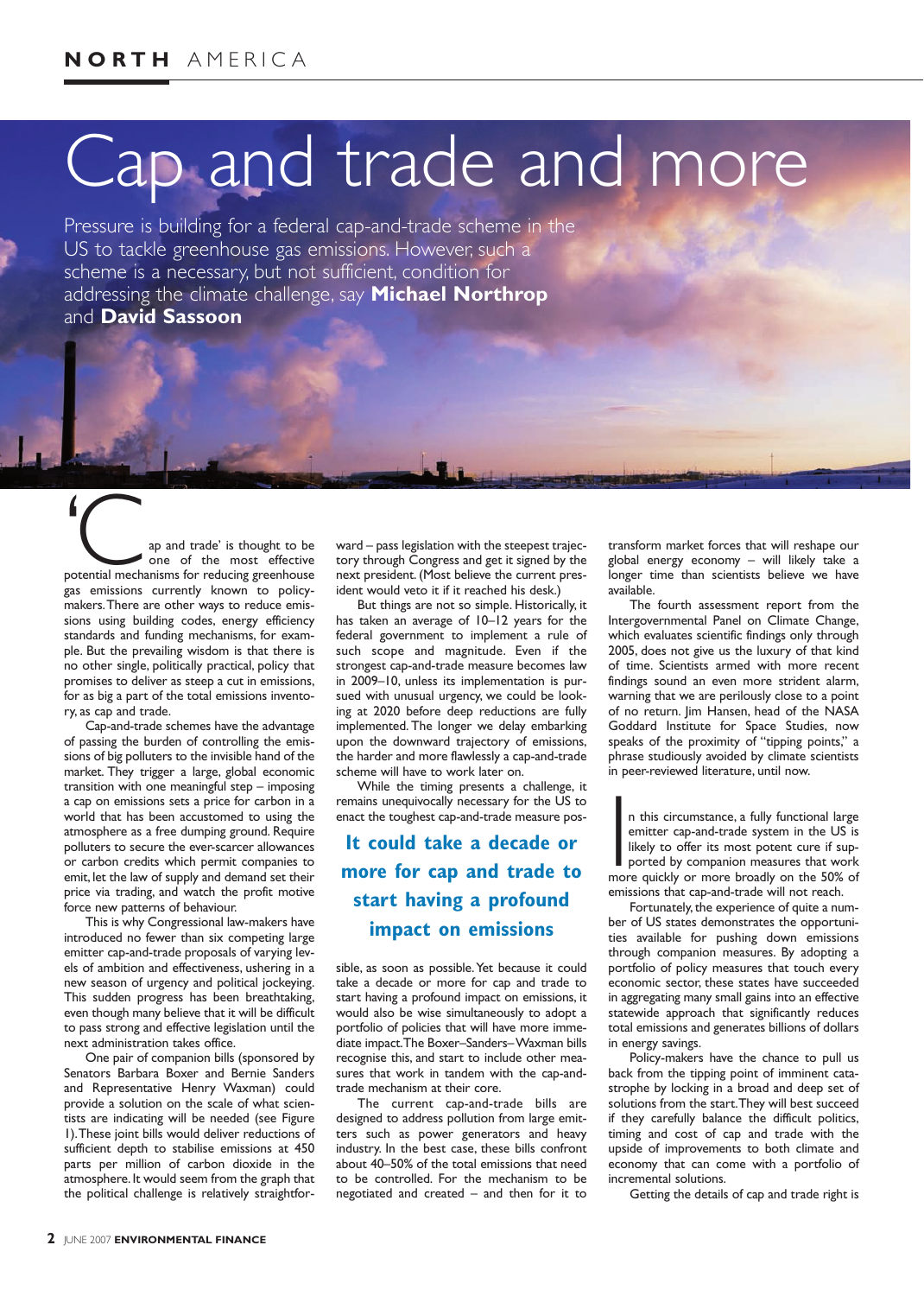

## **1. Climate bills in the 110th Congress. Economy-wide emission caps (and projections) by bill 1990–2050**

everything, and US policy-makers have the advantage of applying the lessons from the 2005–07 Phase I of the EU's Emission Trading Scheme (ETS). As the EU corrects course for Phase II, US policy-makers are extracting two lessons. Auction the credits for public benefit instead of giving them away to polluters, and make sure the credit allocations are scarce enough to create a meaningful and steadily decreasing cap.

So far, at least six of the US states in the northeast Regional Greenhouse Gas Initiative (RGGI) have decided to auction carbon credits. It is an important step forward that ought to be emulated by western states – also considering a regional plan – and the federal government. Even the bipartisan National Commission on Energy Policy (NCEP), whose proposals for climate action, despite recent strengthening, have been industry-friendly and noticeably weak, has now come out in favour of auctions for at least 50% of the allowances.

Auctions, costly for the worst polluters, have a broadly beneficial upside.They generate funds that can be deployed to support further reduction measures.

"The auctions of carbon credits will generate billions of dollars that can be used for a variety of purposes," says Sonia Hamel, a climate consultant who for three years was state lead for Massachusetts on RGGI. "The funds can promote energy efficiency, kick-start jobs training and underwrite financing for innovative new technologies."

Although setting a price for carbon is important, a carbon credit auction will not, by itself, assure that cap and trade will succeed in its mission. Negotiating the terms of the cap itself is of equal importance, and any system design must rise to meet a number of challenges.

First, complete baseline data is needed as soon as possible. The Western Regional Air Partnership (WRAP), a collaboration of 13 states, tribal government representatives and federal agencies, recently completed an inventory and forecast of emissions, leaving Hawaii as the only western state without one. Northeastern states, through RGGI, have already made these measurements, as have other individual states. It would be neither difficult, nor expensive, for the federal government to order and complete a much-needed national assessment of emissions. This can be accomplished through a combination of mandatory emissions reporting by stationary sources, and the rigorous accounting of nonstationary emissions.The resulting data will be enormously useful in clarifying where a cap can most effectively be applied and speeding its adoption.

Second, the right deal must be cut despite pressure from special interests. Lobbyists, speculators and opportunists are going to be awfully busy securing for themselves and their clients the best passage possible for this forced migration to a new world where there's a price on carbon. Negotiations will be bruising, but the public interest must prevail.The reduction trajectory must be based on the cuts that scientists say are necessary.

Third, we must accept that cap and trade alone can take us only part way. "It would be awfully hard to make a cap apply to everything. For example, it would be a nightmare trying to impose a cap on an individual motorist," says Ken Colburn, former executive director of Nescaum, the association of Northeastern air quality agencies, and now a climate policy consultant. "We do, however, have really good, comparable data on the enormous emissions of power generators and heavy industries.That is the logical, though not fully comprehensive, place to start."

The western states in the US say they want to design a system that will control emissions of other large sectors of the economy, but this is uncharted territory. Even the EU, which has been working hard on this, has only just started to scratch the surface of capping emissions more broadly.This further supports the notion that we will need companion legislation and regulation that works on transport, buildings, appliance efficiency and smart growth.

We've written in these pages before about the pioneering climate action that a significant and growing number of US states are taking (see *Environmental Finance*, November 2006, pages S35–36).Their climate plans and legislative efforts are resulting in cost savings, job creation and economic development, critical components of politically palatable climate action. States have a lot to teach Congress about this win-win portfolio of solutions that can be deployed to broaden reductions and fill some of the unavoidable time delay between capping and trading.

"Because it is not practical to deploy cap and trade at the scale of an individual state, states have had to consider other reduction opportunities – sector by sector, policy by policy," says Colburn. "They have demonstrated what happens when you get a 1% or 2% reduction from each of 40 or 50 measures across the entire economy.You end up with a powerful plan. That's the 'silver buckshot' you hear people talking about, and it's also applicable on a national scale."

hanks to this framework, California<br>
and New Mexico are aiming to bring<br>
emissions reductions to 1990 levels<br>
by 2020. Even Arizona – the highest<br>
growth state in the nation – is projecting reduc-<br>
income intervalsed by 20 and New Mexico are aiming to bring emissions reductions to 1990 levels by 2020. Even Arizona – the highest ing emissions to below 2000 levels by 2020. Projections to 2040 in these leadership states envision cutting emissions in half. Most of the almost 20 state plans either complete or in development are carefully negotiated through a process that brings all stakeholders to the table, including key industries.The plans achieve close to unanimous bipartisan consensus and so are not politically difficult to implement.

Historically, state action like this has provided the model upon which federal legislation, especially in the environmental arena, is eventually built.And governors and state legislators have already provided testimony before Congressional committees on how federal and state governments must work together to